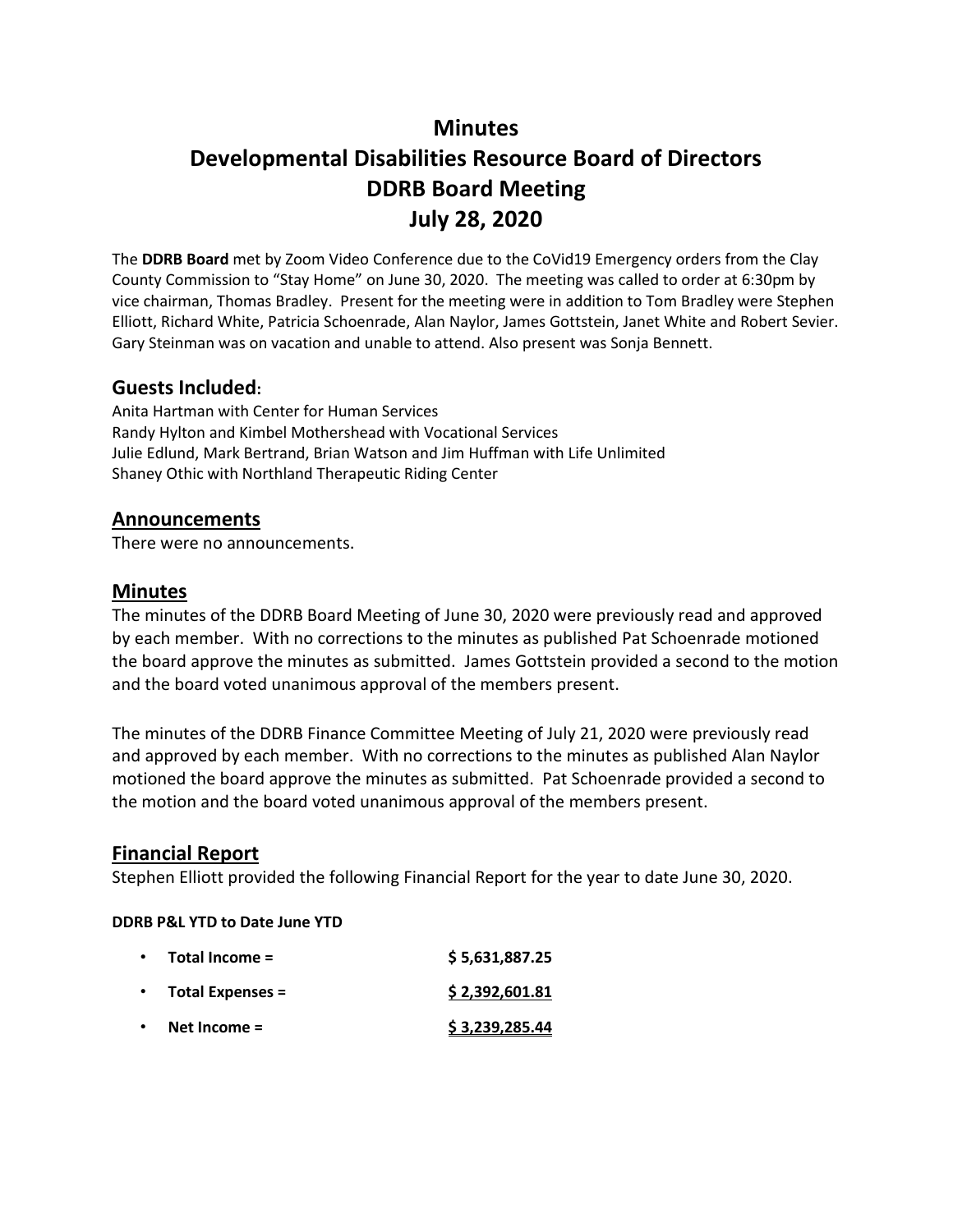#### **DDRB Balance Sheet June YTD**

| Total Checking & Savings =            | \$8,573,017.57  |
|---------------------------------------|-----------------|
| <b>Total Fixed Assets =</b>           | \$1,471,715.72  |
| <b>Total Assets =</b>                 | \$10,044,733.29 |
| <b>Total Liabilities=</b>             | 1,843.12        |
| <b>Total Fund Balance =</b>           | \$6,803,604.73  |
| Net Income $=$                        | \$3,239,285.44  |
| <b>Total Equity =</b>                 | \$10,042,890.17 |
| <b>Total Liabilities and Equity =</b> | \$10,044,733.29 |

#### **TCM P & L Year to Date June YTD**

| $\bullet$ | Total Income =          | \$1,657,992.72 |
|-----------|-------------------------|----------------|
| $\bullet$ | <b>Total Expenses =</b> | \$1,455,750.57 |
| $\bullet$ | Net Income $=$          | 202,242.15     |

#### **TCM Balance Sheet June YTD**

| Total Checking & Savings =            | \$3,267,264.38 |
|---------------------------------------|----------------|
| <b>Total Assets =</b>                 | \$3,267,264.38 |
| Net Income $=$                        | \$3,267,264.38 |
| <b>Total Liabilities and Equity =</b> | \$3,267,264.38 |

#### **RECAP of Investments – June 30, 2020**

#### **DDRB**

| Long Term Reserves Investment:                    |                | \$4,403,000.00 |  |  |
|---------------------------------------------------|----------------|----------------|--|--|
| Long Term Investment Interest Earned YTD:         | S.             | 44,386.66      |  |  |
| <b>Short Term Working Capital Investment:</b>     | \$2,212,000.00 |                |  |  |
| <b>Short Term Investment Interest Earned YTD:</b> | -S             | 13,438.52      |  |  |
| <b>TCM</b>                                        |                |                |  |  |
| Long-Term TCM Reserves Investment:                |                | \$2,723,000.00 |  |  |
| <b>TCM Interest YTD:</b>                          |                | 30,325.86      |  |  |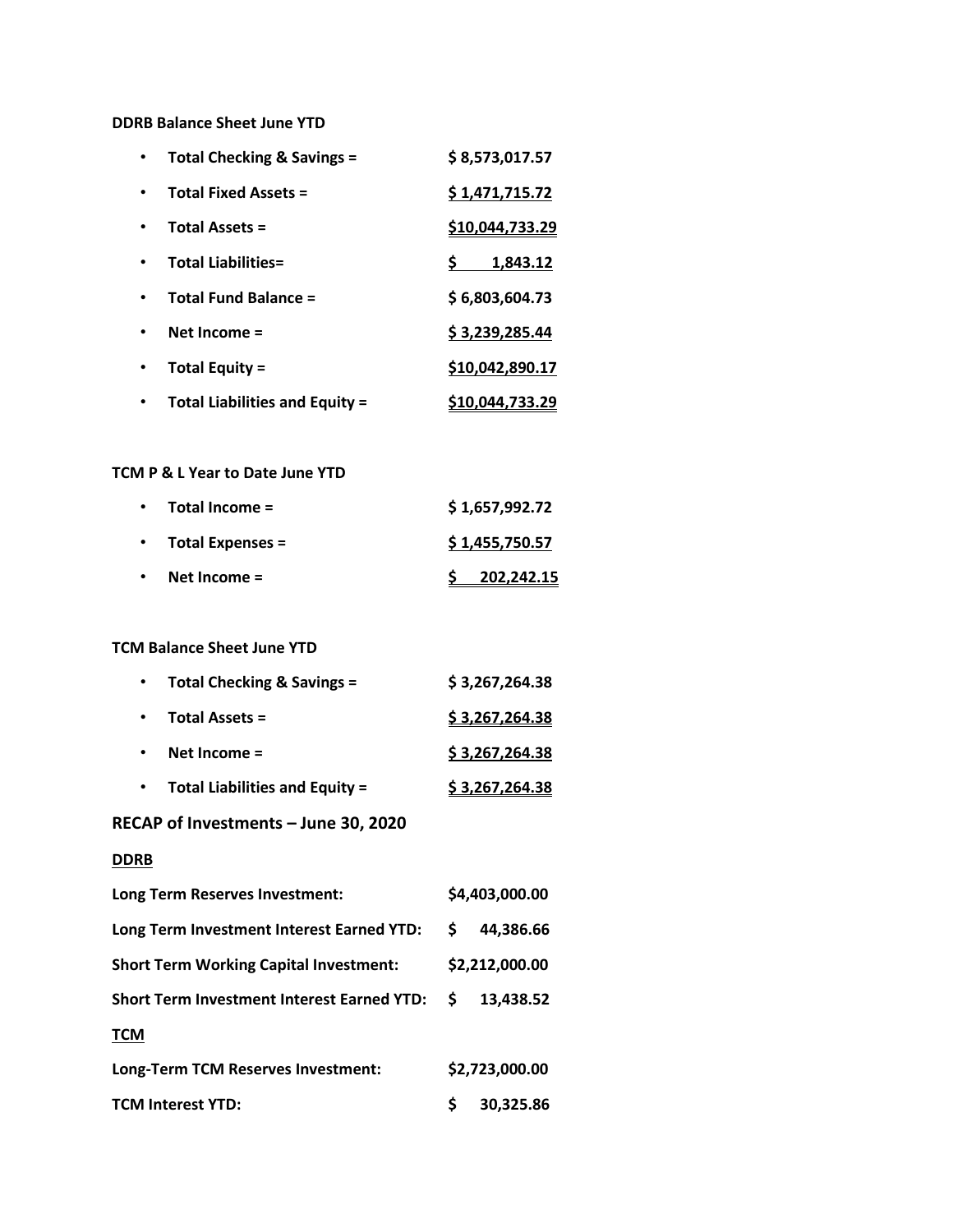## **Administrative Directors Report**

Sonja Bennett reported that we had received a notice from the Department of Mental Health stating due the budget cuts implemented by the Governor, the Shared Unit Agreement funds would be decreased to \$17,452 from \$23,269.

She also advised that the Missouri Department of Transportation would be awarding the MEHTAP grants by the first part August. Preliminary indications are that DDRB will receive a grant but no indication as to how much.

Lastly, she reported that we received the first letter from the county regarding the assessed taxes for 2020. It appears the assessed taxes will increase about 2.5%. Early indications are the government will set the COLA at 1%. The levy dollars for 2020 will fall somewhere between these percentages. She reminded the board that we receive funds as they are collected and not as assessed so she suggested a conservative approach to budgeted for 2021.

### **Executive Committee**

No report.

### **Finance Committee**

### **Funding Application Process for FY2021**

Steve Elliott, chair of the Finance Committee, provided the board with a proposed Time Table for the FY2021. He also recommended that we utilize the same format for funding application as last year. The board agreed to both. The Public Announcement will go out on August 3, 2021 and applications will be available that day as requested.

### **Year to Date Budget versus Actual**

The board was presented a recap of the actual expenditures compared to budget year to date for each agency (copy attached for file). The only area of concern is the NEEC Development Preschool Program. That being said, this forecast is based on the annual budget paid out equally by month and not all programs, especially the education programs, in reality operate in that fashion. Typically, the summer months have lower attendance. In total, expenses for services are under budget.

### **CoVid19 Relief Service Funding**

The board was presented with a recap of the funding for delivered services and funding for services for which the agencies have been unable to deliver to the CoViD19 pandemic (copy attached for the file). The board had previously agreed to pay each agencies an amount equal to their annual monthly average in order to keep them vibrant and able to deliver services in the future. The funds for CoViD19 Service Funding total \$604,773 through June. While some programs have reopened fully and others are open on a smaller scale, some have yet to be able to resume services.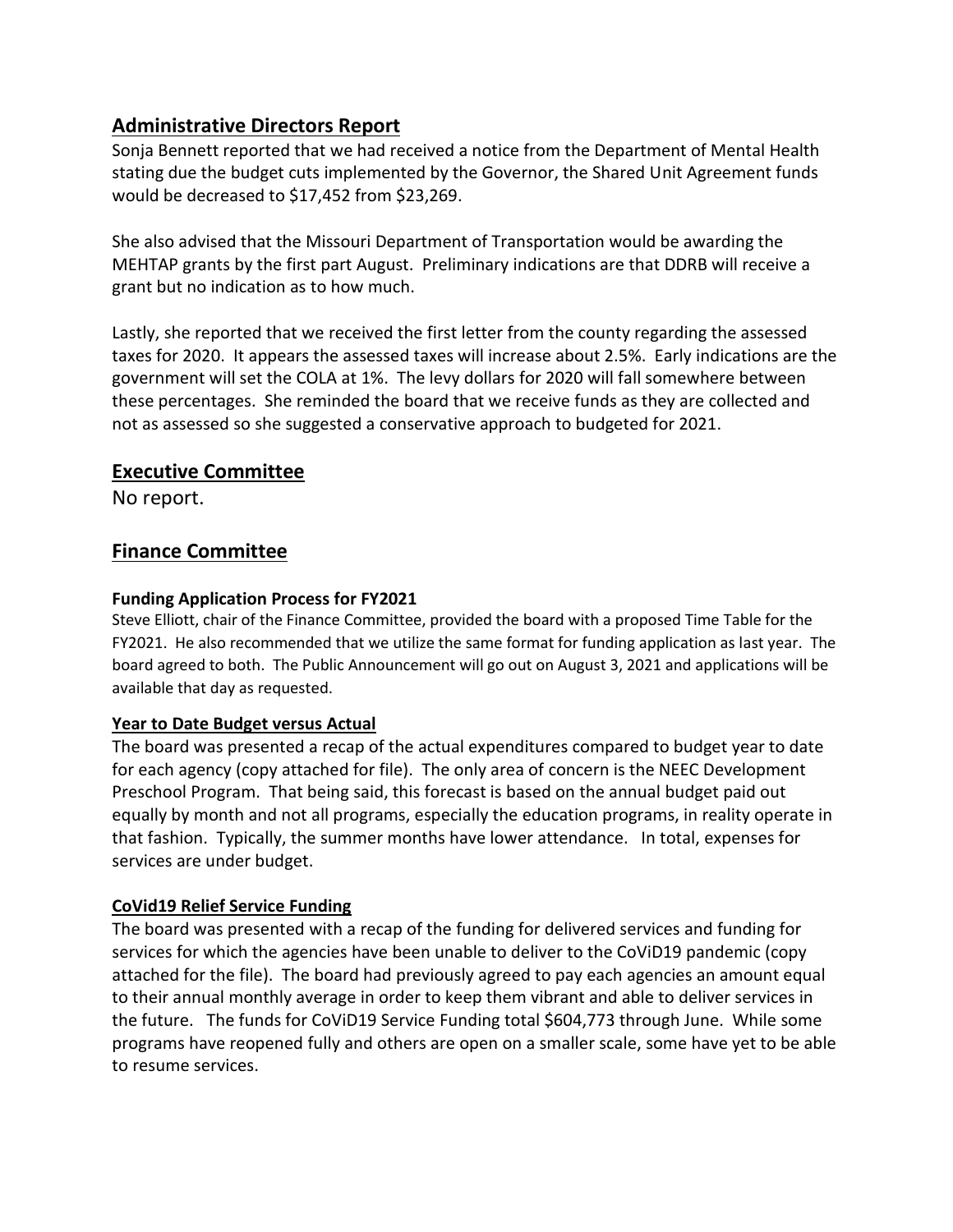### **CoVid19 Emergency Relief Grant Fund**

The board set aside \$447,000 in for emergency funding for expenses directly related to the CoViD19 pandemic. Each request for funding was submitted to the board in an application processed, reviewed by the board with each requiring a majority vote for approval. The board was provided a review by agency of how those funds have been spent (a copy is attached for the file). To date the board has provided \$202,438 in funds for use in this emergency.

### *CoVid19 Relief Fund Applications* **Life Unlimited**

Life Unlimited (LU) submitted an updated application for funding from the CoViD19 Emergency Relief Fund.

The updated application does not include funding for the HEARO Emergency Remote Monitoring. They were able to get reimbursement for the \$18,540.00 and will in turn reimburse DDRB. They were also able to get funding for a portion of the PPE and will be sending receipts for reimbursement from DDRB in the amount of \$7000. The amended total of funds paid to LU from the fund is \$34,550.37. LU requested additional funds in the amount of \$62,600 for two (2) vans with the stated purpose of transporting their residents to and from the My Day program.

The board had previously referred this back to the Finance Committee to review. The Finance Committee reviewed on July 21, 2020 and agreed to recommend the board fund the vans under the CoViD Emergency Relief Grant to enable social distancing and health safety in transporting individuals to the Day Program and work. With approval by the board, the funds allocated under this program to LU is \$97,147.27 which is within the guidelines of the program.

Steve Elliott motioned the board for approval the request from Life Unlimited to purchase two wheelchair accessible vans each costing \$31,300 for a total of \$62,600. Tom Bradley seconded the motion which passed by roll call vote unanimously by the members present.

## **Services Committee**

Pat Schoenrade advised that she had reached out to Northland Early Education Center and advised they had reopened the school in May and no cases of CoViD19 have been reported to date. Pat also advised that she had spoken with Northland Therapeutic Riding Center who reported that one barn worker had been diagnosed with CoViD19. They took all the necessary precautions, and the worker not considered essential is quarantined. They do plan to open Monday for Session 3. Lastly, she reported that she had spoken with TNC Community who reported that everyone is healthy and safe.